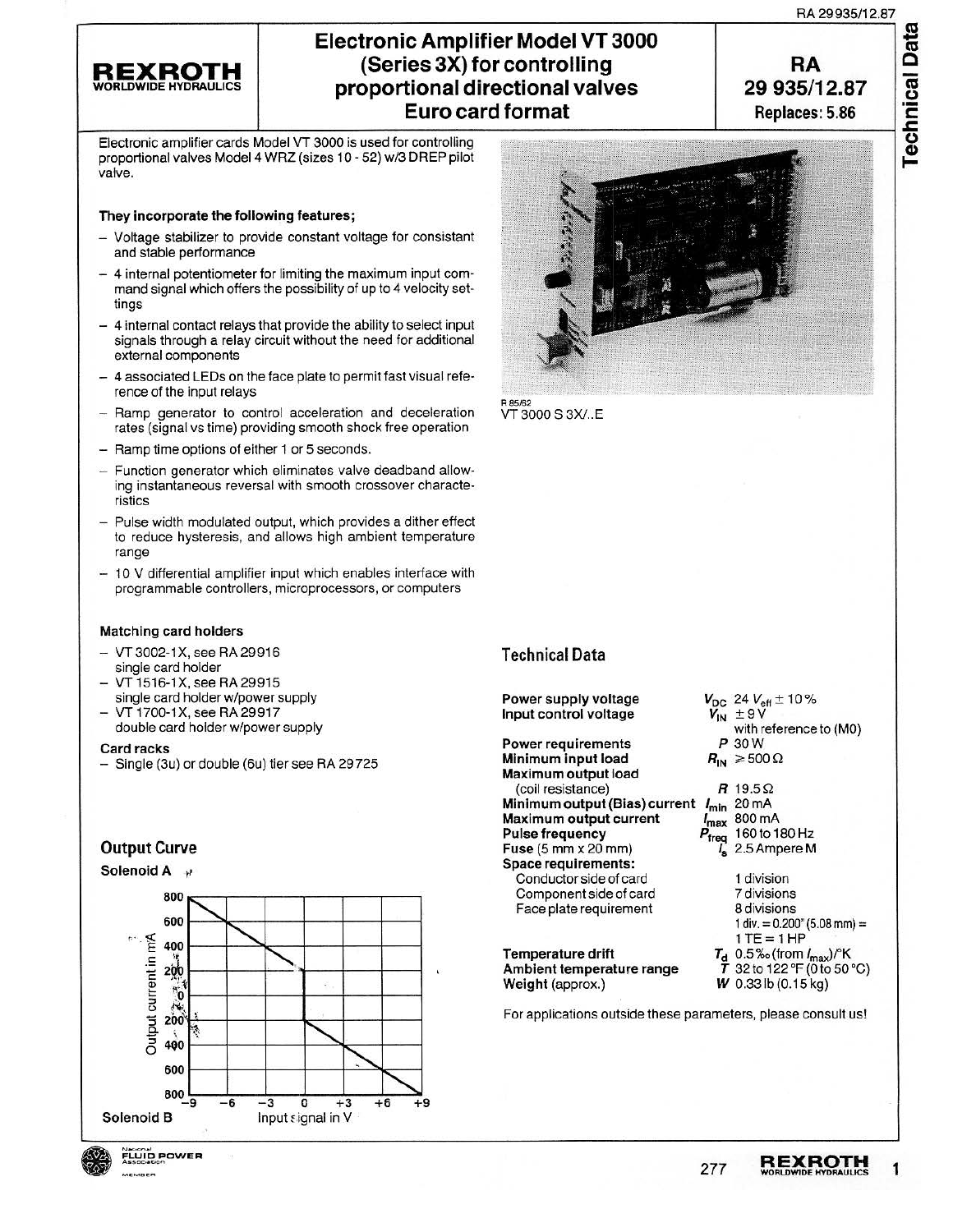# **Technical Data**



**8**/2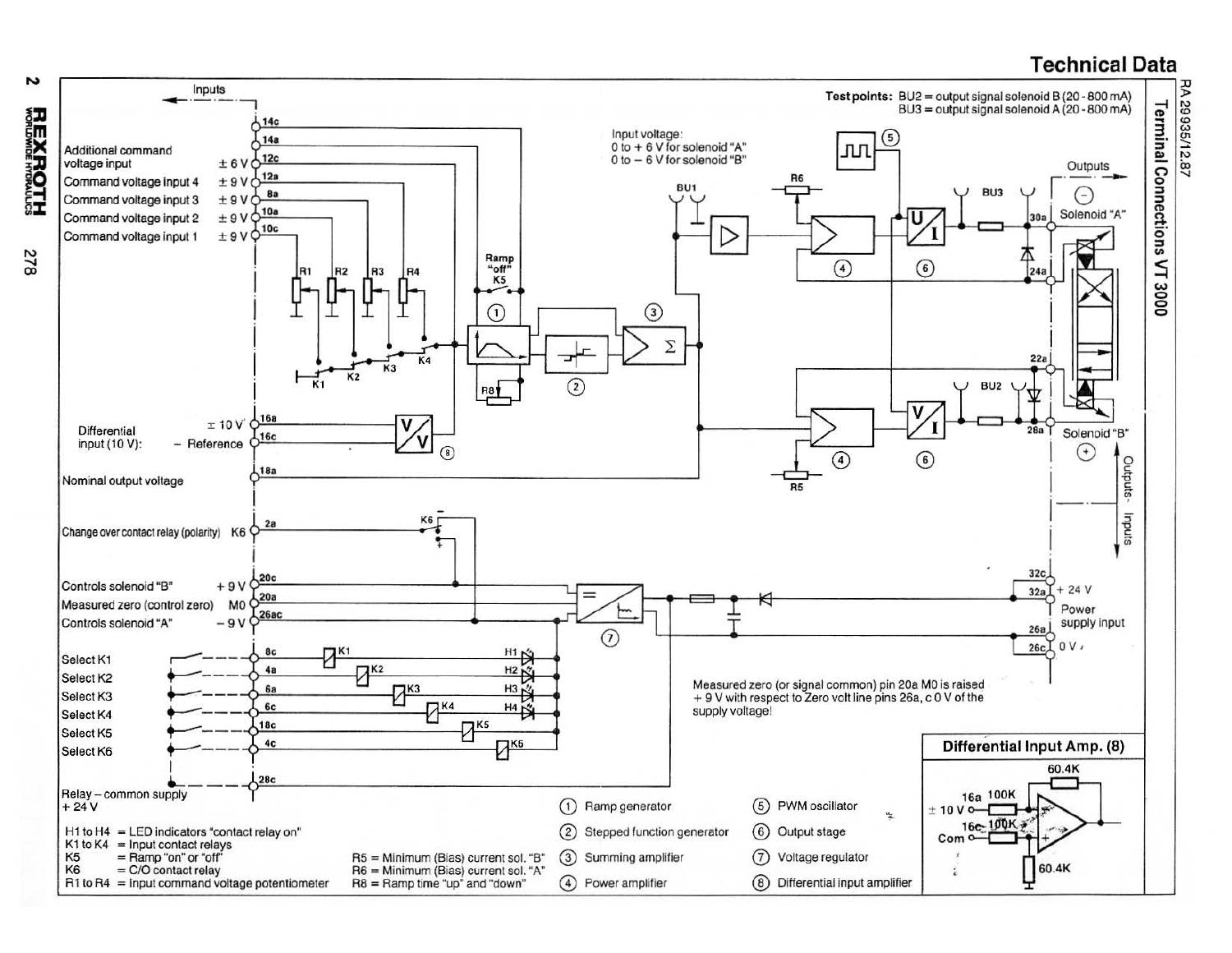m

 $\overline{\mathbf{g}}$ 



Amplifier cards Model VT 3000 convert an input voltage signal proportionally into output current to power proportional solenoids. Dependent on the amount of current to the solenoid, the force is transmitted to the pilot valve which in turn provides pilot fluid to the main spool of the Model 4 WRZ directional valve.

The input voltage from the power supply on pins 32a and 32c & 26a and 26c powers the card and is also fed thru a voltage regulator (7) which filters, suppresses and smooths the voltage and divides its 1S V output over pins 20c & 26ac with reference potential to "measured zero" on pin 20a. From pins 20c & 20a the ± 9 Volts may manipulated externally via simple potentiometers (see above), reed switch, dry circuit relays etc., and then used as a command input signal(s) to the amplifier at pins 10c, 10a, Sa, 12a.

The card will also accept a differential analog input via pins 16a & 16c. The differential signal is compared in the differential amplifier (S) and then the differential voltage is output. Pin 16a must have a 0 - 10 volt potential with respect to pin 16c and the signal to both pins must be made or broken simultaneously. In addition a 0 to  $\pm$  6 V signal, provided externally can be input at pin 12c.

Six contact relays are mounted on board, these provide switching for the 4 input command signals, ramp "on" and "off", and a change-over relay which will switch polarity  $( + 9 V or - 9 V)$  to pin 2a which may be used at the input pins 10c, 10a, 8a, 12c. In addition LEOs are provided on the face plate to indicate which input contact relay that has been selected. Note that the highest numbered relay has priority. Switches, sensors, or other devices of this type can be used to turn on the contact relays K1 - K6 (see page 2 & 3).

After the inputs and outputs are connected, the input voltage at pins 10c, 10a, Ba, 12a may be adjusted via potentiometer R1 -R4 from the face plate to control the shifting position of the spool (ex. flow through, the directional valve) which provides up to four actuator speedS-in one direction. Then by simple switching the change-over.jelay K6 the actuator may have up to 4 speeds in the opposite direction.

The ramp generator (1) distributes a stepped input signal into a slowly increasing output signal over an adjustable period of time. The time or "slope" of the output signal curve may be adjusted for both "up" and "down" ramps. These potentiometers are adjustable from the card face plate and allow signal vs. time ramping of up to 1 or 5 seconds. A clockwise rotation of trim pot will increase the ramp time.

An optional external potentiometer may be connected to allow external adjustment (see above) R8 potentiometer with an external potentiometer acts as limiter. Note, the maximum ramp time of either 1 or 5 seconds can only be achieved over a full voltage range, if a lower command signal  $< +9$  V is selected then the ramp time will be correspondingly reduced.

The output signal of the ramp generator (1) is passed to the function generator (2) and to the summation amplifier (3}. The function generator interpretes the signal, then instantly shifts the spool through its deadband range. A combine signal is then received and outputed to the power amplifier (4). Through modulation of the PMW oscillator (5} a pulse width is generated, which in turn is used to switch the power transistor (6) of the output stage.

The output signal travels through the output stage (6) suppling a current of 20 to 800 rnA to the proportional solenoids A or B. Two test points BU2 & BU3 are located on the face plate of the card. The command output level 0 - 6 V may be measured across test points BU1 to ensure the inputs are correct. Likewise the actual current to the solenoids may be easily checked using test points BU2 & BU3. Note, the measurement of these points is made with the meter set on the voltage scale (1 mV = 1 mA, due to the 1  $\Omega$ resister).

279 **REXROTH** 3